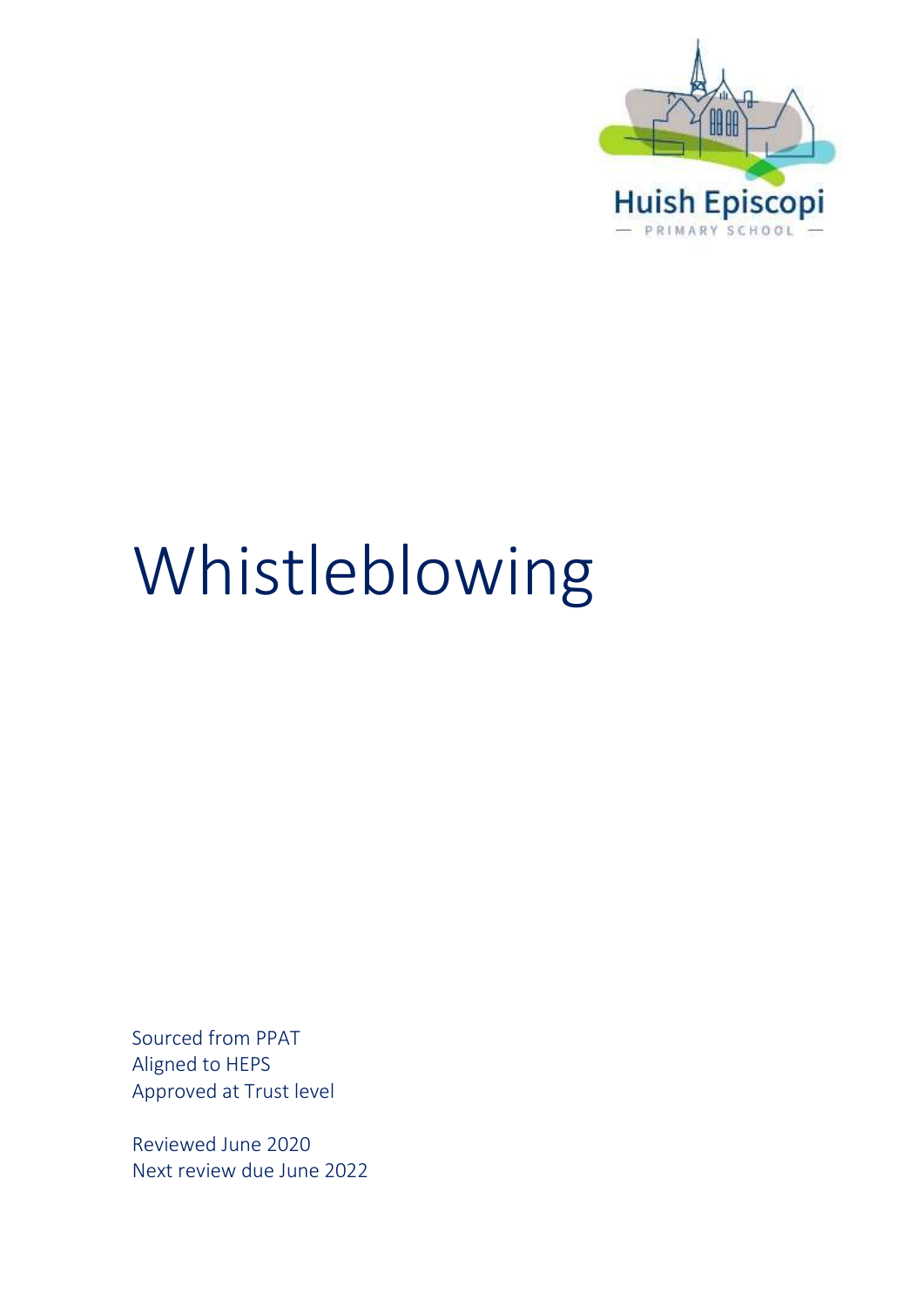

# Whistleblowing

## (raising concerns at work confidential reporting code)

# Introduction

- 1.1 This school is committed to the highest possible standards of openness, probity and accountability. In line with this commitment, we wish to encourage employees, and others that we deal with, who have serious concerns about any aspect of the school's work, to come forward and voice those concerns.
- 1.2 Employees are often the first to realise that there may be something seriously wrong within the school. However, they may not express their concerns because they feel that speaking up would be disloyal to their colleagues or to the school. They may also fear harassment or victimisation. In these circumstances it may be easier to ignore the concern rather than report what may just be a suspicion of malpractice.
- 1.3 This Confidential Reporting Code is intended to encourage and enable employees to raise concerns within the school rather than overlooking a problem or 'blowing the whistle' outside. This code makes it clear that employees can do so without fear of victimisation, subsequent discrimination or disadvantage. Preston Primary Academy Trust is committed to listening to concerns, taking them seriously and ensuring that they are dealt with promptly and fairly.
- 1.4 The code applies to all employees and those contractors working for the school on our premises, for example agency staff, trainees on vocational/work experience, consultants, builders, drivers.
- 1.5 The code is in addition to the School's Complaints Procedure and other statutory reporting procedures.
- 1.6 The code is based on the LGMB Model Confidential Reporting Code which has been discussed with the relevant trade unions and professional organisations and has their support.
- 1.7 In addition to the school's commitment to protect employees who raise concerns, the Public Interest Disclosure Act 1998 provides a worker with potential protection from detriment and dismissal for making a 'qualifying disclosure'. The Act encourages workers to raise matters internally with employers and where an internal whistleblowing policy exists, it steers the worker to use this. (Please note: there are legal requirements for 'qualifying disclosures' to be protected under the Act.) In addition, an employee who raises a concern under this Code and reasonably believes the disclosure is in the public interest will be protected from any claim of defamation by the Council's insurance policy.

# 2. Aims and scope of the code

- 2.1 This code aims to:
	- encourage you to feel confident in raising serious concerns and to question and act upon concerns about practice;
	- provide avenues for you to raise concerns and receive feedback on any action taken;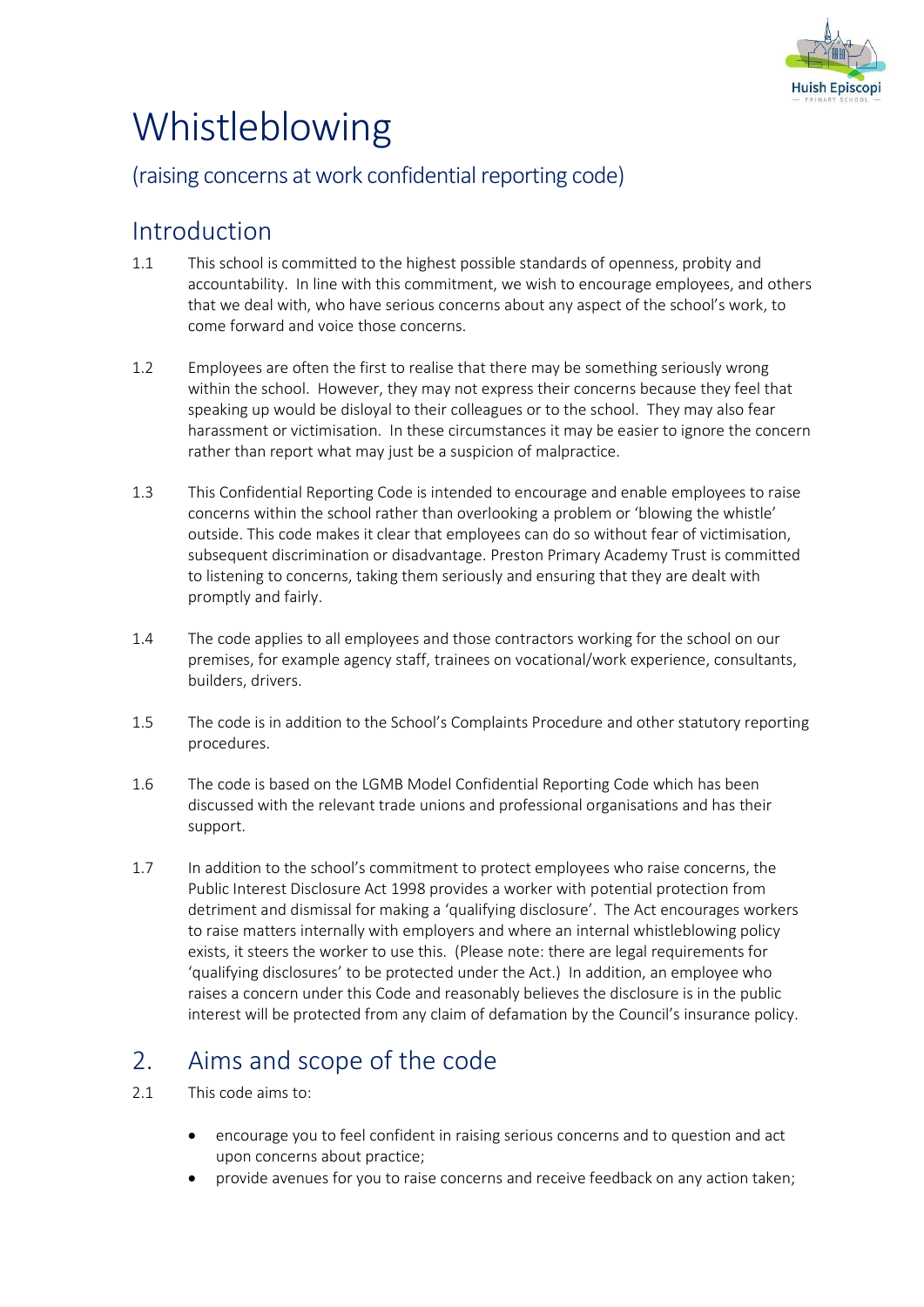- ensure that you receive a response to your concerns and that you are aware of how to pursue them if you are not satisfied;
- reassure you that you will be protected from possible reprisals or victimisation if you have a reasonable belief that you have made any disclosure you have made to be in the public interest.
- 2.2 There is a grievance procedure in place for you to raise a concern relating to your own employment. This code is intended to cover major concerns reasonably believed to be in the public interest that fall outside the scope of other procedures. These include:
	- conduct which is an offence or a breach of the law;
	- disclosures related to miscarriages of justice;
	- health and safety risks, including actions likely to cause physical danger to any person or to give rise to a risk of significant damage to property;
	- damage to the environment;
	- the unauthorised use of public funds;
	- possible fraud, corruption and bribery;\*
	- sexual or physical abuse;
	- other unethical conduct;
	- failure to take reasonable steps to report and rectify any situation which is likely to give rise to a significant, avoidable cost or loss of income to the school or would otherwise seriously prejudice the school;
	- abuse of power or the use of school powers and authority for any unauthorised or ulterior purpose.

Please note that this is not a comprehensive list but is intended to illustrate the range of issues which might be raised under this code.

- 2.3 Thus, serious concerns which you have about any aspect of service provision or the conduct of employees or governors of the school or others acting on behalf of the school can be reported under this code. This may be something that:
	- makes you feel uncomfortable in terms of known standards, your experience or the standards you believe the school subscribes to; or
	- is against standing orders and school policies; or
	- falls below established standards of practice; or
	- amounts to improper conduct.
- 2.4 The school provides guidance to employees on the standards it expects from its employees through the policies agreed by the school, for example:
	- Code of Conduct
	- Health and Safety Policy
	- Equality Policy
	- Gifts and Hospitality Policy

and through procedures, agreed with the relevant recognised trade unions and professional associations, for addressing poor standards which include:

- Disciplinary Procedure
- Grievance Procedure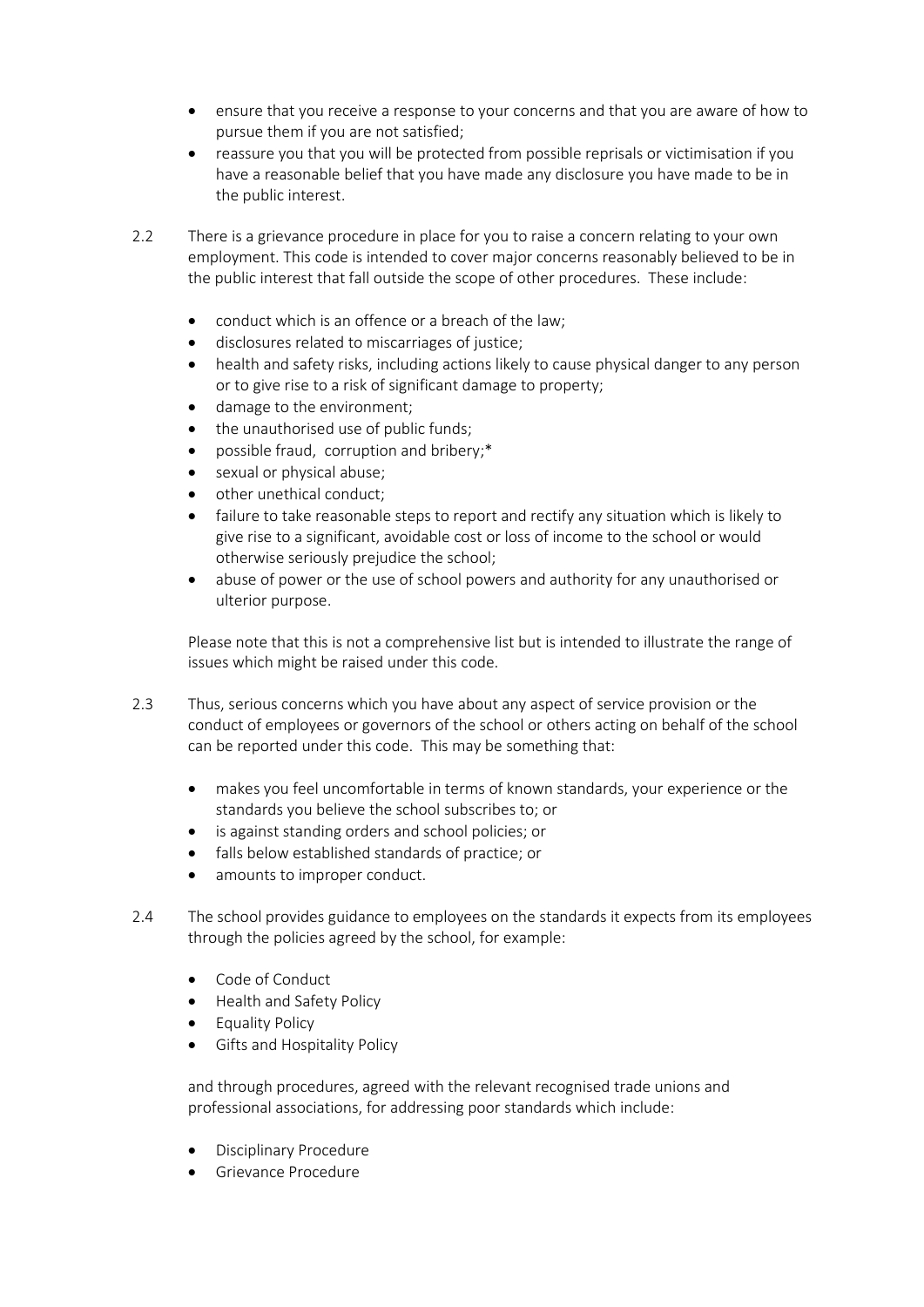2.5 This code does not replace the school's complaints procedure.

#### 3. How to raise a concern

- 3.1 As a first step, you should normally raise concerns with your immediate manager or their line manager. This depends, however, on the seriousness and sensitivity of the issues involved and who is suspected of the malpractice. For example, if you believe that management (a member or members of the school management team) is involved, you should approach one of the following:
	- the Headteacher
	- the Chair of Governors
- 3.2 If these channels have been followed but you continue to have concerns or believe that those listed above are implicated then you should approach one of the following:
	- The Finance Controls and Standards Manager for any financial irregularities or RSC
	- The HR Advisory Team for any employment issues
	- Director of Children's Service
	- The Educating Funding Agency
	- Ofsted.
- 3.3 Concerns may be raised verbally or in writing. You will need to include the background and history of the concern (giving relevant details, eg, names, dates) and the reason why you are particularly concerned about the situation. When raising a concern, you must declare any personal interest you have in the matter.
- 3.4 The earlier you express the concern, the easier it is to take action.
- 3.5 Although you are not expected to prove beyond doubt the truth of an allegation, you will need to demonstrate that there are reasonable grounds for a concern. However, you must not attempt to investigate a concern or accuse individuals directly.
- 3.6 Advice and guidance on how to pursue matters of concern may be obtained from:
	- HR Advisory Service (01823 355992)
	- Officers within South West Audit Partnership, Finance (01823 355299); or
	- Your trade union/professional association representative.
	- The NSPCC whistleblowing helpline is also available for staff who do not feel able to raise concerns regarding child protection failures internally. Staff can call 0800 028 0285 – line is available from 8am to 8pm Monday to Friday and email help@nspcc.org.uk.
- 3.7 You may wish to consider discussing your concern with a colleague first and you may find it easier to raise the matter if there are two (or more) of you who have had the same experience or concerns.
- 3.8 You may invite your trade union/professional association representative or work colleague to be present during any meetings or interviews in connection with the concerns you have raised. Meetings can be arranged off-site if you wish.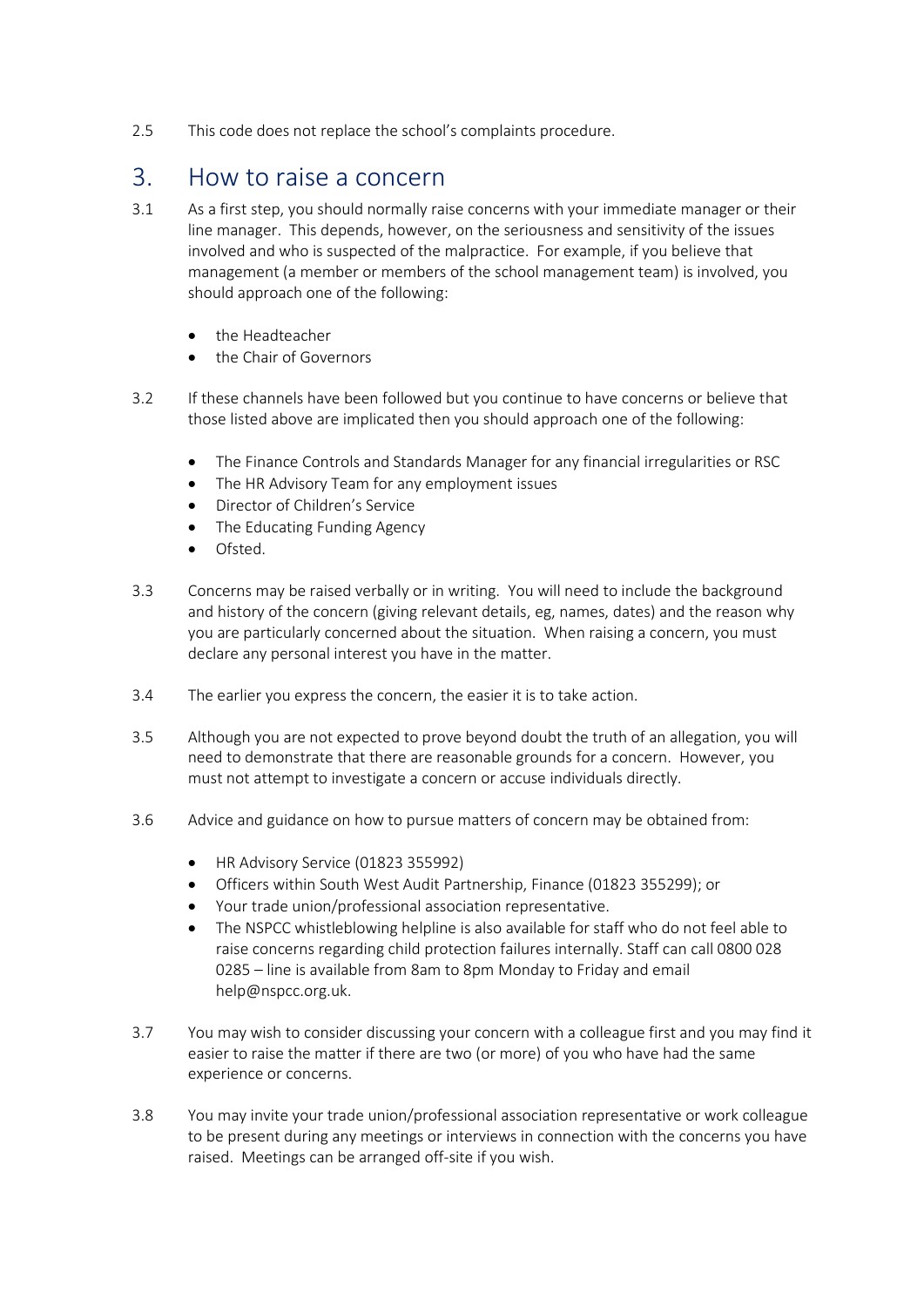# 4. How the school will respond

- 4.1 The school will respond to your concerns. Do not forget that testing out your concerns is not the same as either accepting or rejecting them.
- 4.2 The action taken by the school will depend on the nature of the concern. Where appropriate, the matters raised may:
	- be investigated by the Trust, LA or internal audit;
	- be referred to the Police;
	- be referred to an external auditor:
	- form the subject of an independent inquiry;
	- be dealt with under a more appropriate School procedure.
- 4.3 In order to protect individuals and those accused of misdeeds or possible malpractice, initial enquiries will be made to decide whether an investigation is appropriate and, if so, what form it should take. The overriding principle which the School/LA will have in mind is the public interest. Concerns or allegations which fall within the scope of specific procedures (for example, child protection or discrimination issues or financial irregularities) will normally be referred for consideration under those procedures.
- 4.4 Some concerns may be resolved by agreed action without the need for investigation.
- 4.5 If urgent action is required this will be taken before any investigation is conducted.
- 4.6 Within ten working days, the person with whom you raised the concern will write to you:
	- acknowledging that the concern has been received;
	- indicating how they propose to deal with the matter;
	- giving an estimate of how long it will take to provide a final response;
	- telling you whether any initial enquiries have been made
	- supplying you with information on staff support mechanisms, and
	- telling you whether further investigations will take place, and if not, why not.
- 4.7 The amount of contact between the people considering the issues and you will depend on the nature of the matters raised, the potential difficulties involved and the clarity of the information provided. If necessary, further information will be sought from you.
- 4.8 The school will take steps to minimise any difficulties which you may experience as a result of raising a concern. For example, if you are required to give evidence the school will arrange for you to receive advice about the procedure.
- 4.9 The school accepts that you need to be assured that the matter has been properly addressed and you will be informed of the final outcome of the investigation. In some circumstances, however, it may not be possible to reveal the full details where this relates to personal issues involving a third party or legal constraints.
- 4.10 If you make an allegation that you reasonably believe is in the public interest but it is not confirmed by the investigation, no action will be taken against you.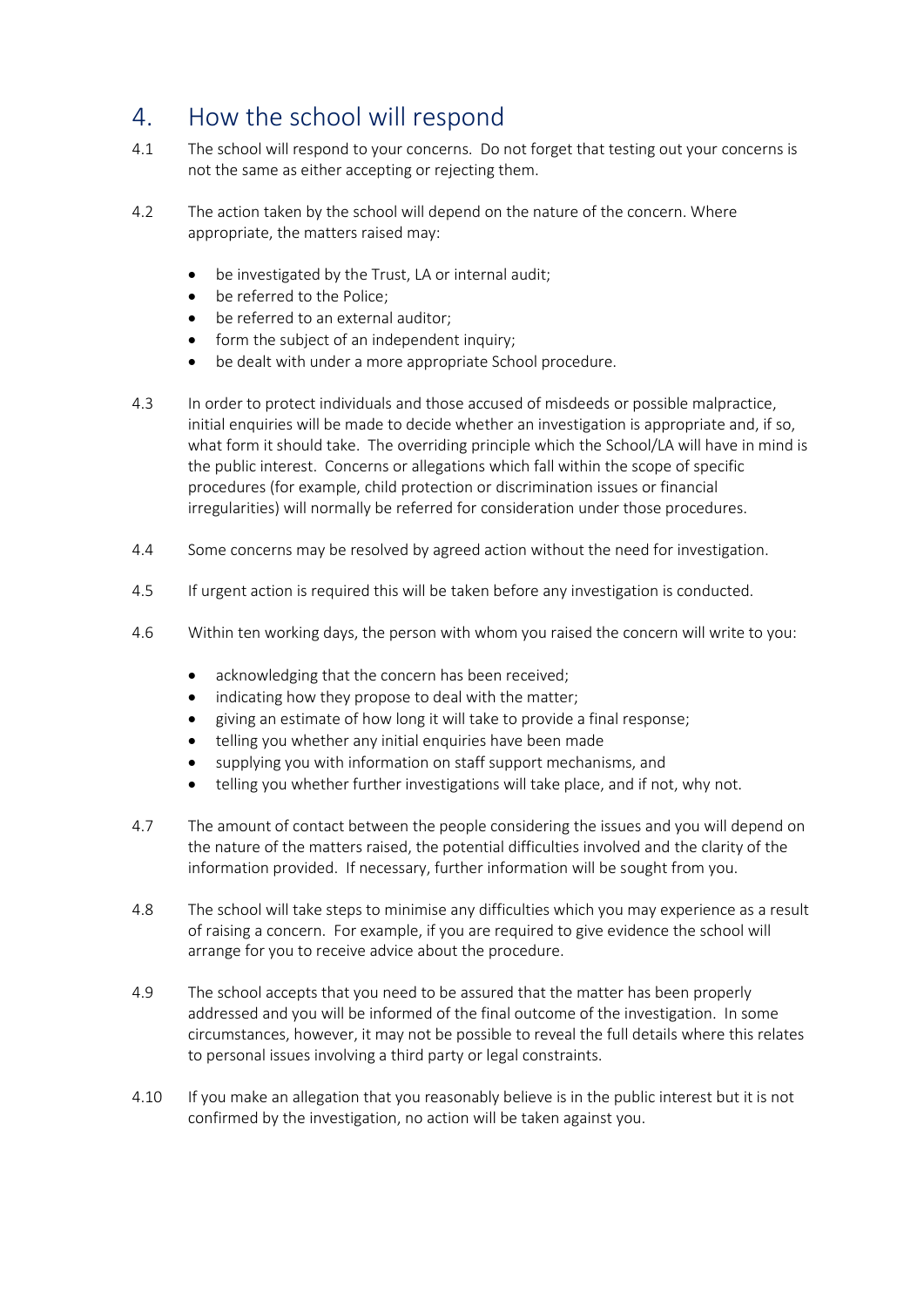# 5. How the matter can be taken further

- 5.1 This code is intended to help you raise concerns you may have within the school. Hopefully, you will be satisfied with any action taken. If you are not, there are other people you can contact and these are:
	- the External Auditor:
	- your trade union/professional association;
	- relevant professional bodies or regulatory organisations (for example Health and Safety Executive);
	- the Police;
	- your own solicitor.
- 5.2 If you do take the matter outside the School/LA, you should ensure that you do not misuse confidential information. The person you contact should be able to advise you on this.
- 5.3 The code, in line with the legislation, provides protection for employees who raise concerns internally. It is inconsistent with the satisfactory operation of the code to pursue such concerns with the media (newspapers, TV, radio, etc) and employees who do so are unlikely to be protected by the provisions of the Public Interest Disclosure Act, and may be subject to disciplinary action.

#### 6. Anonymous allegations

- 6.1 This code encourages you to put your name to your allegation whenever possible.
- 6.2 Concerns expressed anonymously or through a third party are much less powerful and may not be possible to investigate. The person to whom the concern is initially reported may discuss it with the County Council's Monitoring Officer, and it will be at their joint discretion as to whether the concern will be considered further.
- 6.3 In exercising this discretion, the factors to be taken into account would include:
	- the seriousness of the issues raised;
	- the credibility of the concern; and
	- the likelihood of confirming the allegation from attributable sources.

#### 7. Harassment or victimisation

- 7.1 Preston Primary Academy Trust recognises that the decision to report a concern can be a difficult one to make. However, you have a responsibility to the school and to those for whom you are providing a service to raise serious concerns using the approach outlined in this Confidential Reporting Code.
- 7.2 The school will not tolerate any harassment or victimisation (including informal pressures) and will take action to protect you when you raise a concern where you reasonably believe the disclosure is in the public interest
- 7.3 Disciplinary action will be taken against an employee if they try to stop you from raising a concern or if an employee is responsible for any act of recrimination against you for raising a concern.